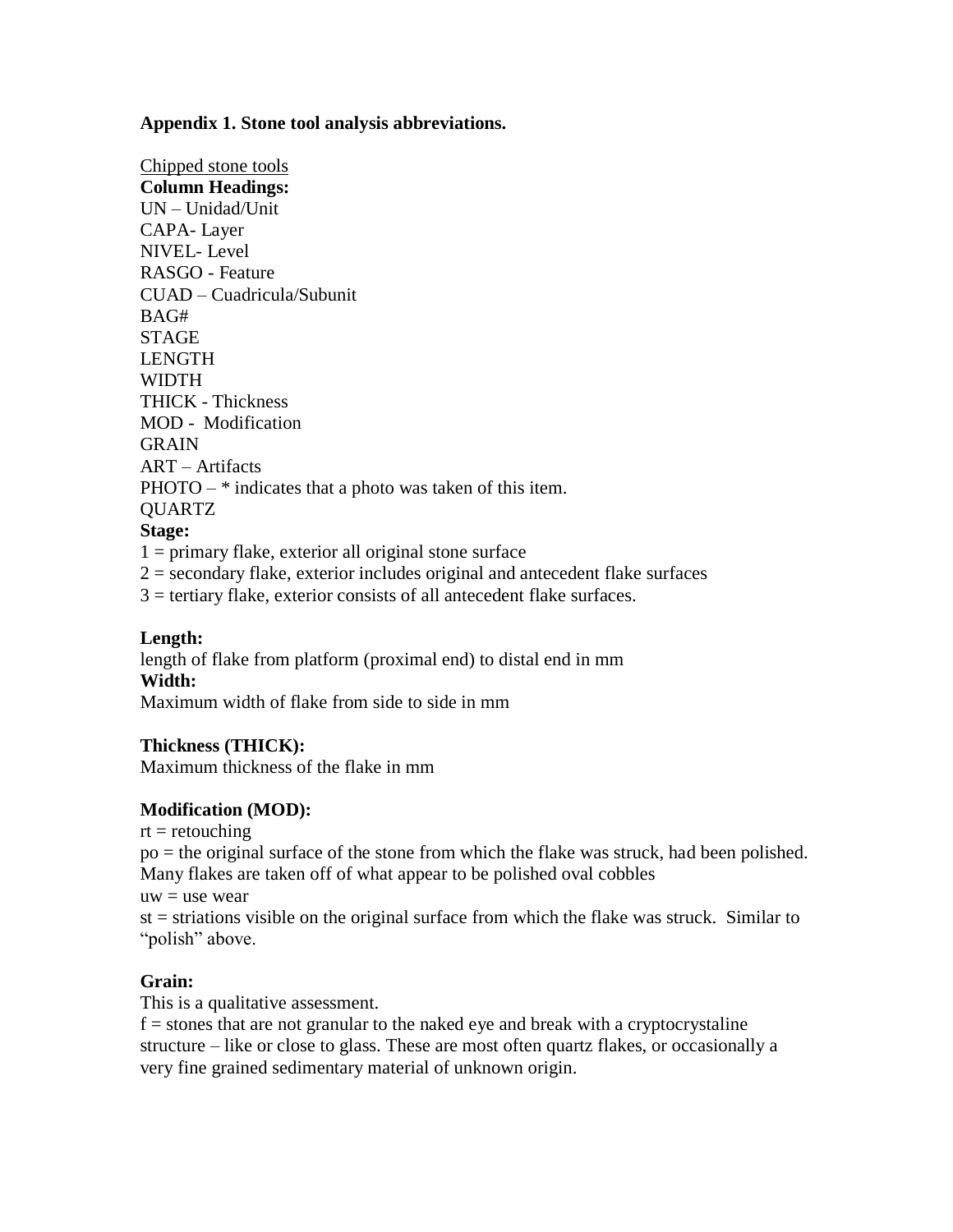$m =$  Stones that are granular (to the naked eye), and break with a conchoidal pattern, with the common attributes of a flake (striking platform, ripple marks, eraillure flake, bulb of percussion, occasional hinge fractures). The most common stone type of this grain is the local andesite, and much more rarely a quartzite.

 $c =$  stones that are granualar and more irregular in fracture pattern. They commonly have a striking platform and bulb of percussion, sometimes ripple marks and hinges. These can be andesite or granitic rocks.

vc = Stones with a much more granular grain and irregular facture. Granite is the most common stone in this category. Flakes can only be identified by clear strking platforms and bulbs of percussion.

**Shatter:** These are pieces that have attributes of flakes, but lack usually a striking platform and bulb of percussion. They often show signs of previous flakes taken off the outside.

"left" and "right" side of a flake are based on laying the flake ventral side down, platform up.

#### **Shape:**

an - angular  $ol$  $on$  $ov - oval$ rc – rectangular

## **Artifacts (Photo taken - \*)**

CF – Cobble flake tool DT – Denticulated DR – Drill PP – Projectile Point RT – Retouched CDG – Chapeau de Gendarme shaped striking platform

## **Quartz:**

1p (or  $2p$  or  $4p$ ) = piece(s)

## Ground or pecked stone tools

#### **Column Headings:**

UN – Unidad/Unit CAPA- Layer NIVEL- Level RASGO - Feature CUAD – Cuadricula/Subunit BAG# FORM PHOTO – \* indicates that a photo was taken of this item.